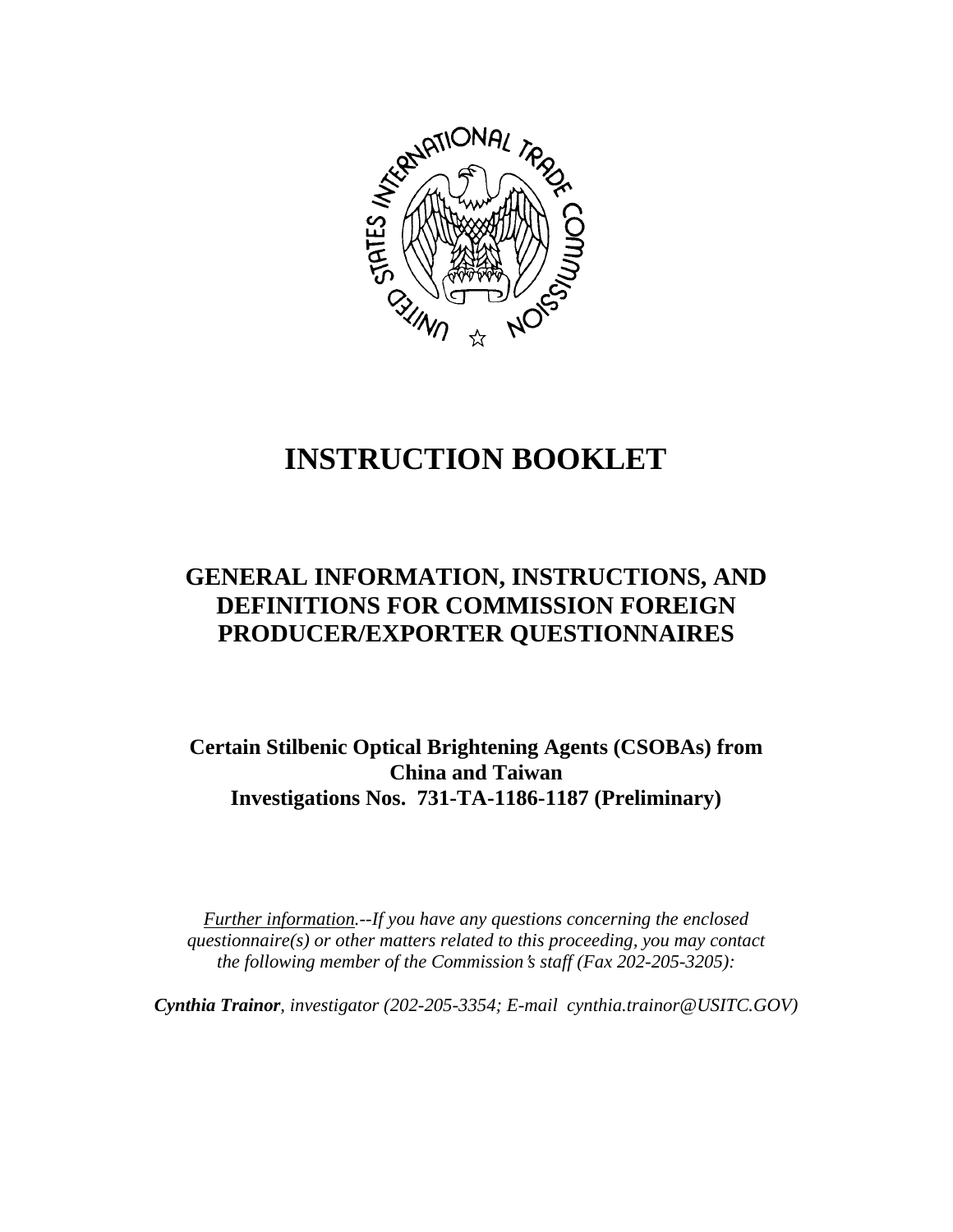# **GENERAL INFORMATION**

**Background.**--This proceeding was instituted in response to a petition filed on March 31, 2011 by Clariant Corp., Charlotte, NC. Antidumping duties may be assessed on the subject imports as a result of this proceeding if the Commission makes an affirmative determination of injury, threat, or material retardation, and if the U.S. Department of Commerce makes an affirmative determination of dumping.

Questionnaires and other information pertinent to this proceeding are available at http://www.usitc.gov/trade\_remedy/731\_ad\_701\_cvd/investigations/2011/stilbenic\_optical\_brightening\_a gents/prelimphase.htm. Address all correspondence to the United States International Trade Commission, Washington, DC 20436. Hearing-impaired individuals can obtain information regarding this proceeding via the Commission's TDD terminal (202-205-1810).

*Due date of questionnaire(s)*.--Return the completed questionnaire(s) to the United States International Trade Commission by **no later than April 15, 2011**. Although the enclosed postpaid envelope may be used to return the completed questionnaire, use of an overnight mail service may be necessary to ensure that your response actually reaches the Commission by April 15, 2011. If you do not use the enclosed envelope, please make sure the completed questionnaire is sent to the attention of Cynthia Trainor. **Return only one copy of the completed questionnaire(s), but please keep a copy for your records so that you can refer to it if the Commission staff contacts you with any questions during the course of the proceeding.**

*Service of questionnaire response(s)*.--In the event that your firm is a party to this proceeding, you are required to serve a copy of the questionnaire(s), once completed, on parties to the proceeding that are subject to administrative protective order (see 19 CFR  $\S 207.7$ ). A list of such parties is maintained by the Commission's Secretary and may be obtained by calling 202-205-1803. A certificate of service must accompany the copy of the completed questionnaire(s) you submit (see 19 CFR § 207.7).

*Confidentiality*.--The commercial and financial data furnished in response to the enclosed questionnaire(s) that reveal the individual operations of your firm will be treated as confidential by the Commission to the extent that such data are not otherwise available to the public and will not be disclosed except as may be required by law (see 19 U.S.C. § 1677f). Such confidential information will not be published in a manner that will reveal the individual operations of your firm; however, nonnumerical characterizations of numerical business proprietary information (such as discussion of trends) will be treated as confidential business information only at the request of the submitter for good cause shown.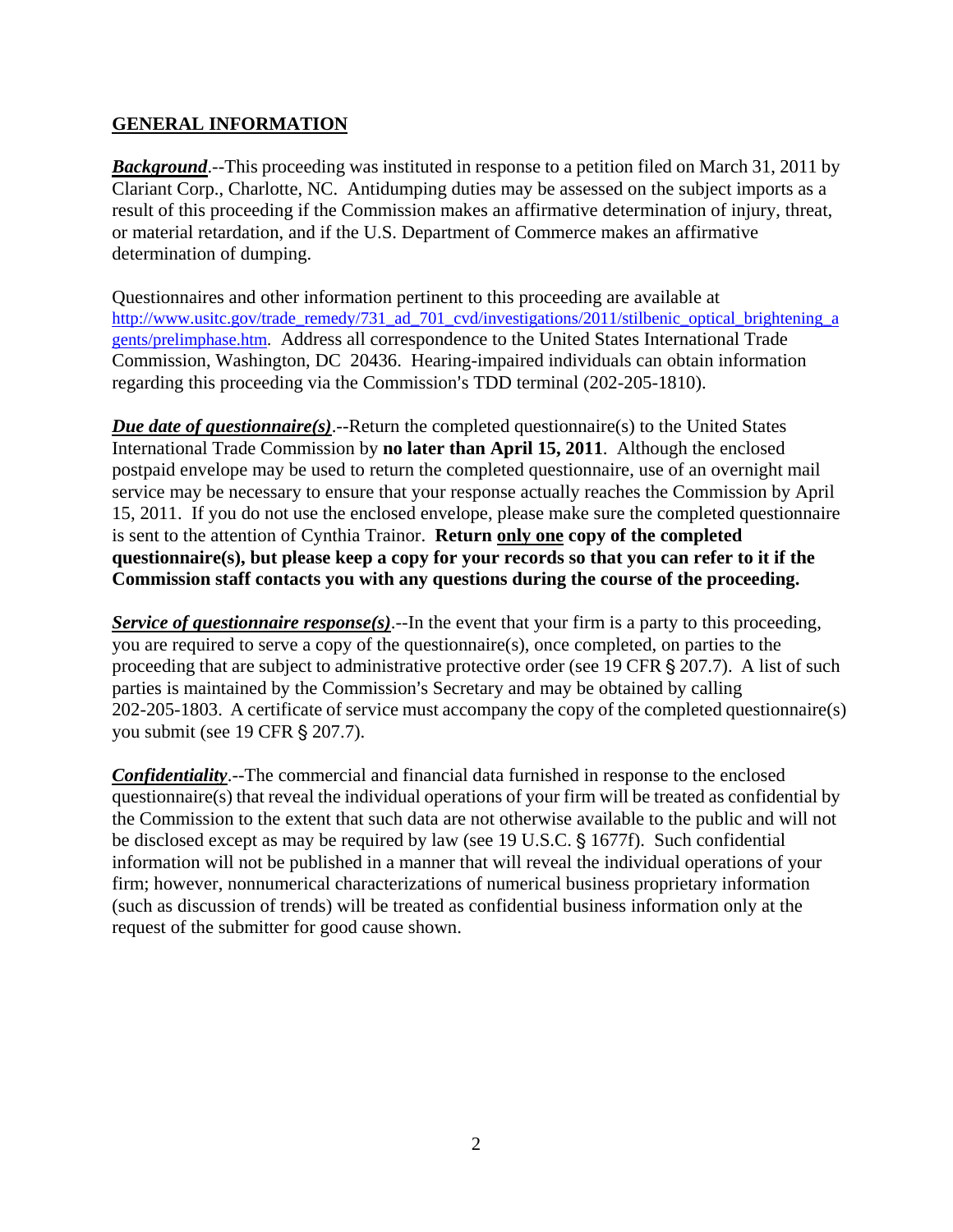# **GENERAL INFORMATION--***Continued*

*Verification***.--The information submitted in the enclosed questionnaire(s) is subject to audit and verification by the Commission. To facilitate possible verification of data, please keep all your workpapers and supporting documents used in the preparation of the questionnaire response(s).**

*Release of information*.--The information provided by your firm in response to the questionnaire(s), as well as any other business proprietary information submitted by your firm to the Commission in connection with the proceeding, may become subject to, and released under, the administrative protective order provisions of the Tariff Act of 1930 (19 U.S.C. § 1677f) and section 207.7 of the Commission's Rules of Practice and Procedure (19 CFR § 207.7). This means that certain lawyers and other authorized individuals may temporarily be given access to the information for use in connection with this proceeding or other import-injury proceedings conducted by the Commission on the same or similar merchandise; those individuals would be subject to severe penalties if the information were divulged to unauthorized individuals.

# **INSTRUCTIONS**

*Answer all questions*.--Do not leave any question or section blank unless a questionnaire expressly directs you to skip over certain questions or sections. If the answer to any question is "none," write "none." If information is not readily available from your records in exactly the **form requested, furnish carefully prepared estimates--designated as such by the letter E<sup>"</sup>--and explain the basis of your estimates**. Answers to questions and any necessary comments or explanations should be supplied in the space provided or on separate sheets attached to the appropriate page of the questionnaire(s). If your firm is completing more than one questionnaire in connection with this proceeding (i.e., a producer, importer, purchaser, and/or foreign producer questionnaire), you need not respond to duplicated questions in the questionnaires.

*Consolidate all establishments in CHINA AND/OR TAIWAN*.--Report the requested data for your establishment(s) located in **CHINA AND/OR TAIWAN**. **Firms operating more than one establishment should combine the data for all establishments into a single report.** 

*Filing instructions*.—Questionnaires may be filed either in paper form or electronically.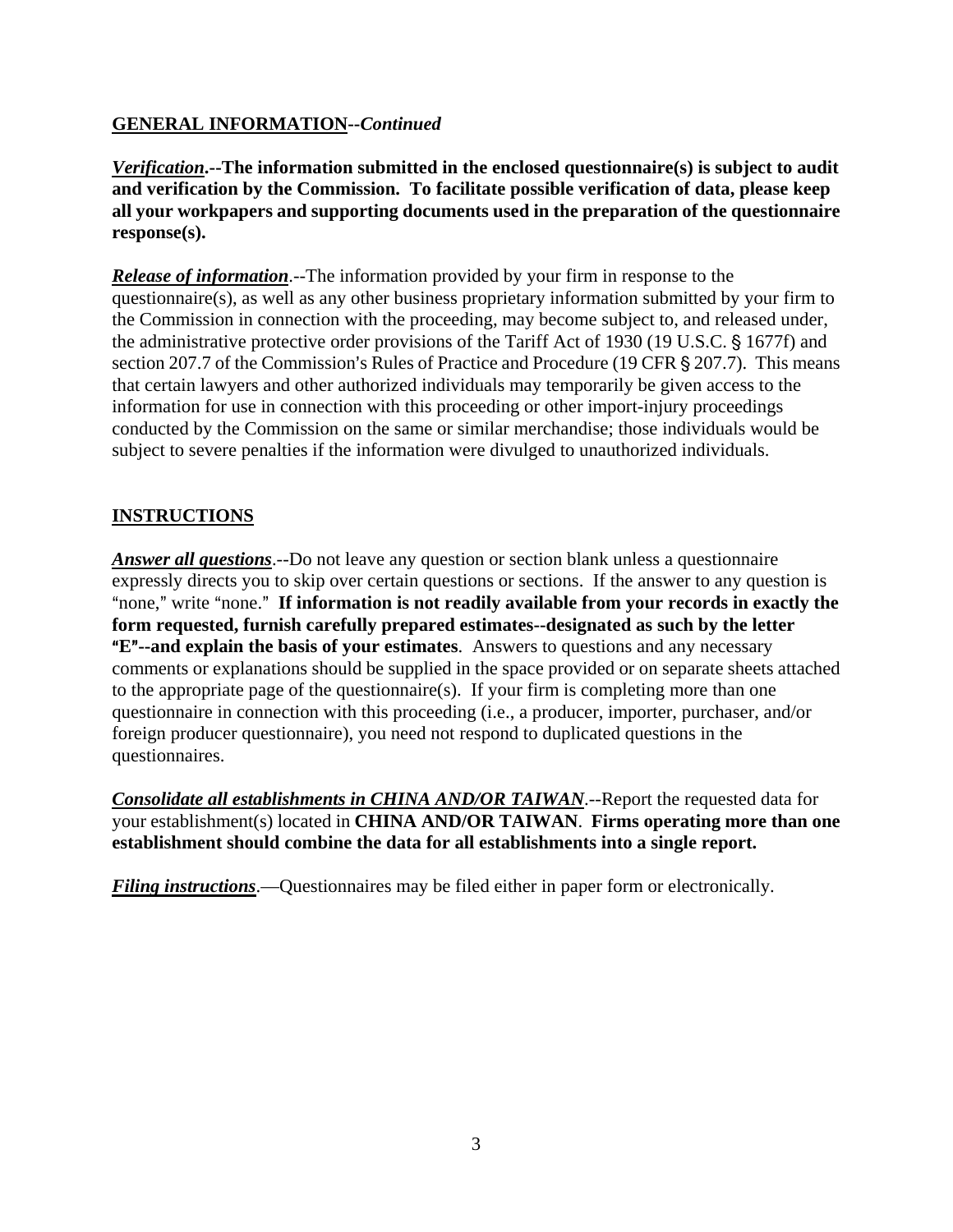#### **INSTRUCTIONS--***Continued*

#### **OPTIONS FOR FILING IN PAPER FORM**

**• Overnight mail service**.—Mail to the following address:

#### **United States International Trade Commission Office of Investigations, Room 615 500 E Street, SW Washington, DC 20024**

**• Fax**.—Fax to 202.205.3205.

**• U.S. mail**.—Mail to the address above, but use zip code 20436. *This option is not recommended. U.S. mail sent to government offices undergoes additional processing to screen for hazardous materials; this additional processing results in substantial delays in delivery.* 

#### **OPTIONS FOR FILING ELECTRONICALLY**

This questionnaire is available as a "fillable" form in MS Word format on the Commission's website at http://www.usitc.gov/trade\_remedy/731\_ad\_701\_cvd/investigations/2011/stilbenic\_optic\_ al\_brightening\_agents/prelimphase.htm.

 *Please do not attempt to modify the format or permissions of the questionnaire document*. You may complete the questionnaire electronically, print it out, and submit it in paper form as described above, or you may submit it electronically through one of the following means:

**• Compact disc (CD)**.—Copy your questionnaire onto a CD, include a signed certification page (page 1) (either in paper form or scanned PDF copied onto CD), and mail to the address above. *It is strongly recommended that you use an overnight mail service. U.S. mail sent to government offices undergoes additional processing which not only results in substantial delays in delivery but may also damage CDs.* 

**• E-mail**.—E-mail your questionnaire to the investigator identified on page 1 of the Instruction Booklet; include a scanned PDF of the signed certification page (page 1). Type the following in the e-mail subject line: BPI Questionnaire, **INV. NO. XXX**. *Please note that submitting your questionnaire by e-mail may subject your firm's business proprietary information to transmission over an unsecure environment and to possible disclosure. If you choose this option, the Commission warns you that any risk involving possible disclosure of such information is assumed by the submitter and not by the Commission.* 

Note: If you are a party to the proceeding, and service of the questionnaire is required, such service should be made in paper form.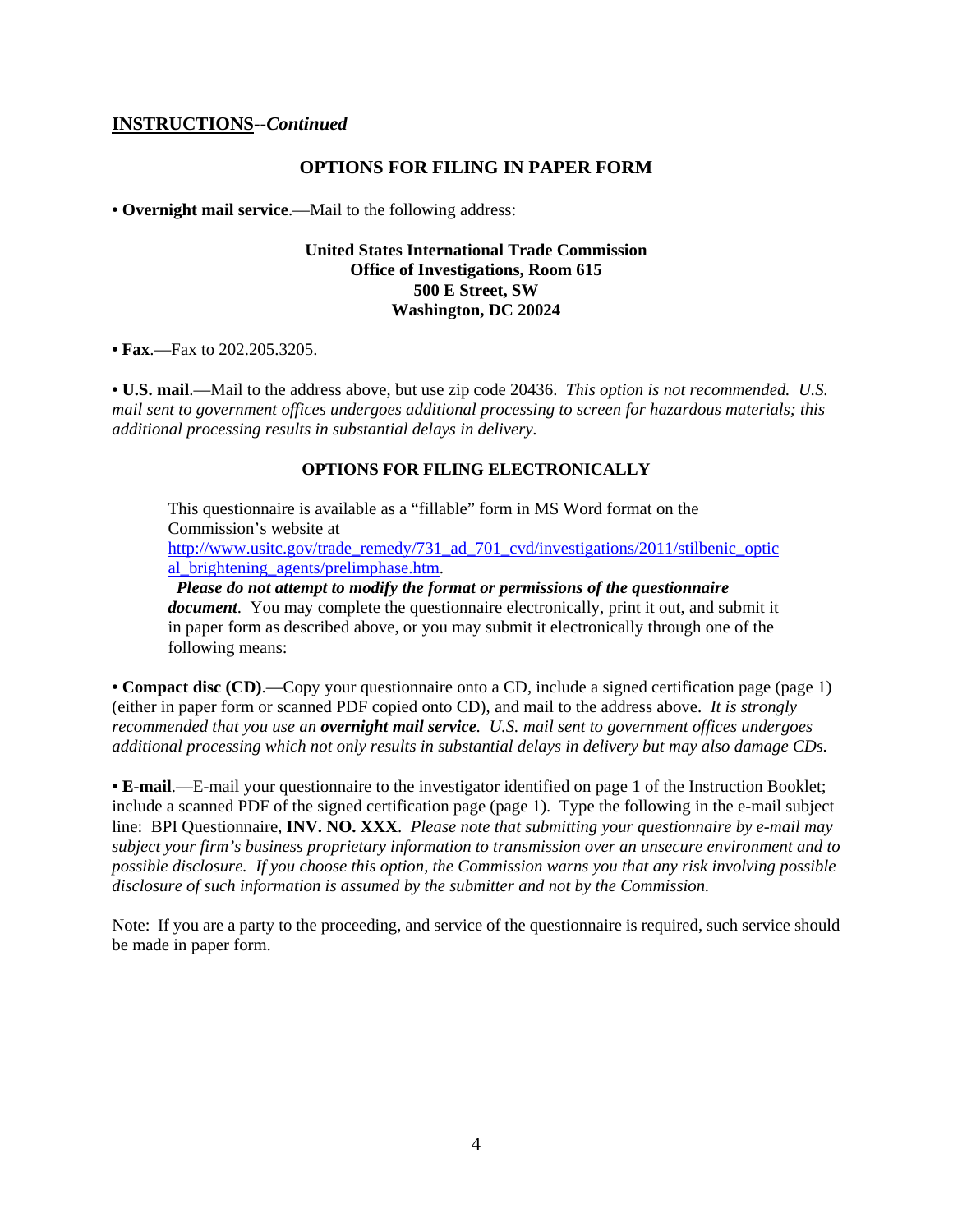## **DEFINITIONS**

*Product*.—The **certain stilbenic optical brightening agents (CSOBAs)** covered by this investigation are all forms whether free acid or salt of compounds known as triazinylaminostilbenes (i.e., all derivatives of 4'-bis[1,3,5-triazin-2-yl]amino-2,2' stilbenedisulfonic acid), except for 4,4'-bis[4-anilino-6-morpholino-1,3,5-triazin-2-yl]amino-2,2'-stilbenedisulfonic acid,  $C_{40}H_{40}N_{12}O_8S_2$  ("Fluorescent Brightener 71"). The certain stilbenic OBAs as covered by this investigation include final OBA products, as well as intermediate products that are themselves triazinylaminostilbenes produced during the synthesis of final OBA products. This investigation covers the above-described compounds in any state (including but not limited to powder, slurry, or solution), of any concentrations, as well as any compositions (i.e., mixtures or blends, whether of certain stilbenic OBAs with each other, or of certain stilbenic OBAs with other products), and in any type of packaging. Certain stilbenic OBAs are covered by subheadings 3204.20.80; 2921.59.40; and 2921.59.80.90 of the Harmonized Tariff Schedule of the United States (HTS).

The compounds **excluded** from this investigation are all forms of the following, 4,4'-bis[4-anilino-6-morpholino-1,3,5-triazin-2yl]amino-2,2'-stilbenedisulfonic acid,  $C_{40}H_{40}N_{12}O_8S_2$ . This is also called "**Fluorescent Brightener 71**" and is not typically used as an optical brightener for paper products:

Certain stilbenic OBAs (CSOBAs) are characterized by (a) DAS as the central moiety in the chemical structure of the molecule; (b) 1,3,5-triazine moieties bonded to the amino groups at the 4 and 4' positions of the DAS moiety; and (c) variable atoms or moieties bonded to the 4 and 6 positions of the 1,3,5-triazine moieties. One of these positions, the 4 or 6, of the 1,3,5-triazine moieties is typically occupied by an aniline moiety with zero, one, or two sulfonate functional groups. The other position, the 6 or 4, of the 1,3,5-triazine moieties is typically occupied by an amino moiety. In triazinylaminostilbenes that are intermediate products produced during the synthesis of final OBAs, the 4 and/or 6 positions may be occupied by chlorine atoms. CSOBAs may be grouped into three categories depending on the number of sulfonate groups on the final molecule:

**Di-category:** a total of two sulfonate groups, which are located at the 2 and 2' positions of the DAS moiety; in solution, the Di-category has approximately 20 percent active ingredient.

**Tetra-category**: a total of four sulfonate groups, which are located at the 2 and 2' positions of the DAS moiety, and at one of the open positions on each of the two aniline moieties (typically at the 4 position); in solution, the Tetra-category has approximately 23 percent active ingredient.

**Hexa-category**: a total of six sulfonate groups, which are located at the 2 and 2' positions of the DAS moiety, and at two of the open positions on each of the two aniline moieties (typically at the 2 and 5 positions); in solution, the Hexa-category has approximately 16 percent active ingredient.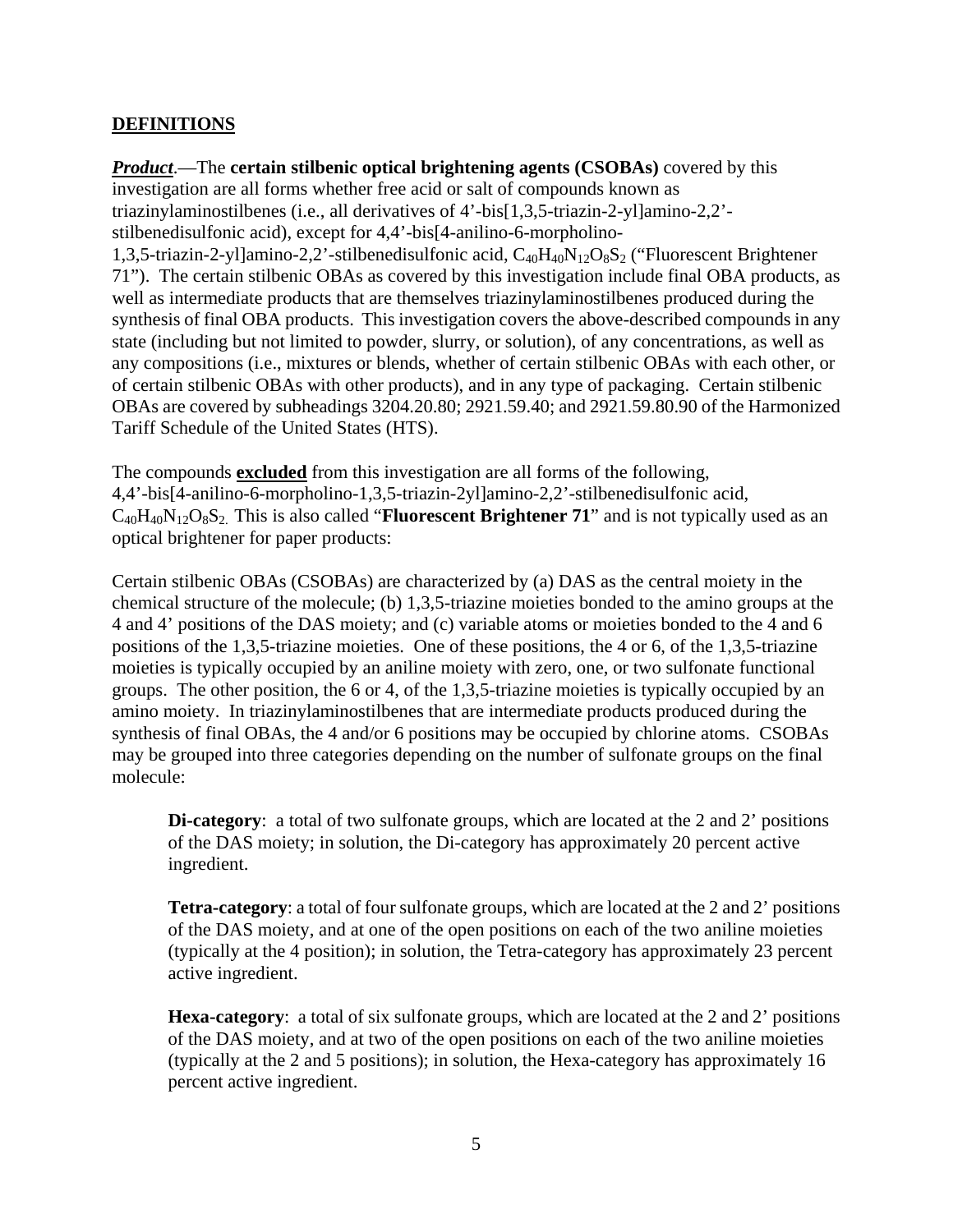## **DEFINITIONS--***Continued*

*Firm*.--An individual proprietorship, partnership, joint venture, association, corporation (including any subsidiary corporation), business trust, cooperative, trustee in bankruptcy, or receiver under decree of any court.

*Related firm*.--A firm that your firm solely or jointly owned, managed, or otherwise controlled; a firm that solely or jointly owned, managed, or otherwise controlled your firm; and/or a firm that was solely or jointly owned, managed, or otherwise controlled by a firm that also solely or jointly owned, managed, or otherwise controlled your firm.

*Establishment*.--Each facility of a firm in **CHINA AND/OR TAIWAN** involved in the production of **CSOBAs** (as defined above), including auxiliary facilities operated in conjunction with (whether or not physically separate from) such facilities.

*United States*.--For purposes of this proceeding, the 50 States, Puerto Rico, the U.S. Virgin Islands, and the District of Columbia.

*Importer*.--Any person or firm engaged, either directly or through a parent company or subsidiary, in importing **CSOBAs** (as defined above) into the United States from a foreign manufacturer or through its selling agent.

*Average production capacity*.--The level of production that your establishment(s) could reasonably have expected to attain during the specified periods. **Report quantities in both of two ways: in (1) 1,000 dry pounds (100 percent active ingredient basis) and (2) 1,000 pounds (in solution).** Assume normal operating conditions (i.e., using equipment and machinery in place and ready to operate; normal operating levels (hours per week/weeks per year) and time for downtime, maintenance, repair, and cleanup; and a typical or representative product mix).

*Production*.--All production in your establishment(s) in **CHINA AND/OR TAIWAN**, including production consumed internally within your firm. **Report quantities in both of two ways: in (1) 1,000 dry pounds (100 percent active ingredient basis) and (2) 1,000 pounds (in solution).** Quantities should be net of returns. To calculate dry pounds basis 100 percent active ingredient divide 95 by the percentage of active ingredient for each category of CSOBA: 20 for Di-category; 23 for Tetra-category; and 16 for Hexa-category. Follow similar methodology for the reporting of other CSOBAs and Fluorescent Brightener 71.